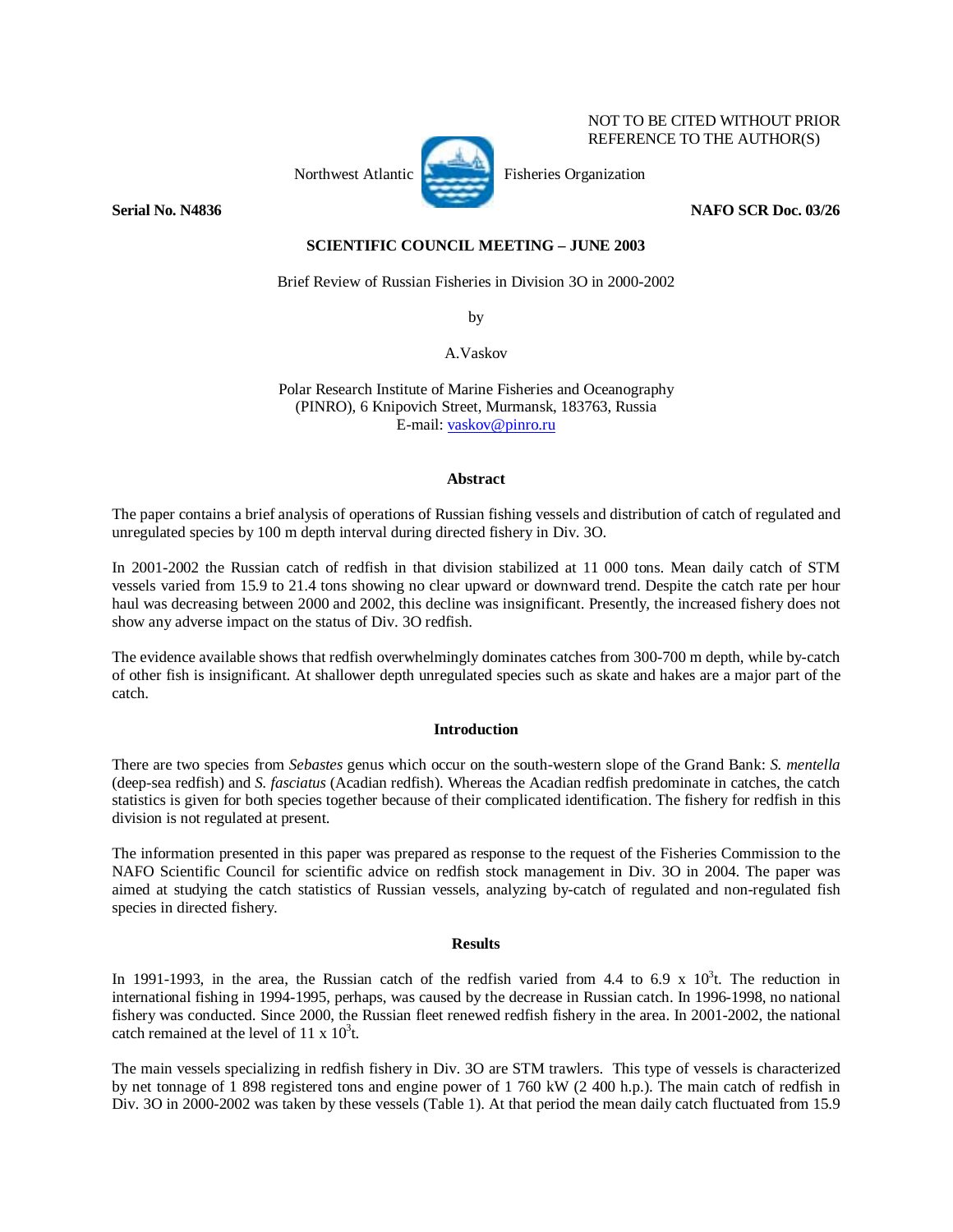to 21.4 t without any pronounced trend of increase or decrease. Though the catch rate per a tow hour decreased in 2000-2002, that reduction was not essential.

By reason of rather short-term period of fishery, the trend of redfish fishing mortality variation is very hard to be revealed so far.

Tables 2-4 give the bathymetric distribution of catches of regulated and non-regulated species in 2000-2002. The data show that in catches at 300-700m depth redfish completely prevailed and the by-catch of the other fish species was negligible. At smaller depth, the bulk of catches was made up by such non-regulated species as skates and hakes. The main Russian fishery for redfish takes place at 350-550 m depth.

According to data obtained from the observers aboard the fishing vessels, redfish 22-25 cm in length were prevailing in the catches (Fig.1). Despite the increase in catch, in 1999-2002, the length distribution of redfish was almost unchanged.

As the data from Canadian (Power and Orr, 2002) and Russian (Vaskov, 2003) surveys showed the estimations of redfish stock were characterized by the essential both year-to-year and seasonal fluctuations with downward and upward trends. In our opinion, the primary factor influencing the fluctuation of estimations is the accessibility of redfish aggregations for research fishing gears, that is connected with daily migrations and vertical fish distribution, as well as the complicated determining pelagic component of the stock. Another important factor is the two side return redfish migrations in the area of the Grand Bank and to Div. 3N, in the first place.

As at present no negative effect of the increased fishery on the redfish stock status in Div. 3O has been noticed, the proposed TAC at 13 000 tons, derived by averaging the historical catch for the period since 1960, is not very objective. In our view, the TAC estimated at 20 000-25 000 tons and based on the recent statistical data is more acceptable as a regulation measure at the present time (Table 5). In case of revealing stable negative effect of the existing level of fishery on the stock status of this species the TAC value must be corrected.

### **References**

VASKOV, A. A. MS 2003. Distribution of Redfish in Div. 3O based on Data from Russian Trawl Surveys in 1983-1993. NAFO SCR Doc. 03/12, Serial N4818, 13p.

POWER, D. and D.ORR. MS 2002. Information relevant to the Canadian request to the Scientific Council with respect to the redfish stock in Division 3O. NAFO SCR Doc 02/79, Serial No. N4693, 21 p.

Table 1. Catch rate for vessels of the STM-type (1 760 kW) in Div. 3O by years.

| Year                  |         |         |         |  |  |  |  |  |  |
|-----------------------|---------|---------|---------|--|--|--|--|--|--|
|                       | 2000    | 2001    | 2002    |  |  |  |  |  |  |
| Total catch (t)       | 2 5 7 4 | 12075   | 13 044  |  |  |  |  |  |  |
| Catch $f/v$ STM $(t)$ | 366     | 10 2 36 | 8 2 0 0 |  |  |  |  |  |  |
| CPUE (t/d)            | 15.9    | 21.4    | 16.5    |  |  |  |  |  |  |
| CPUE(t/h)             |         | 1.6     | 1.5     |  |  |  |  |  |  |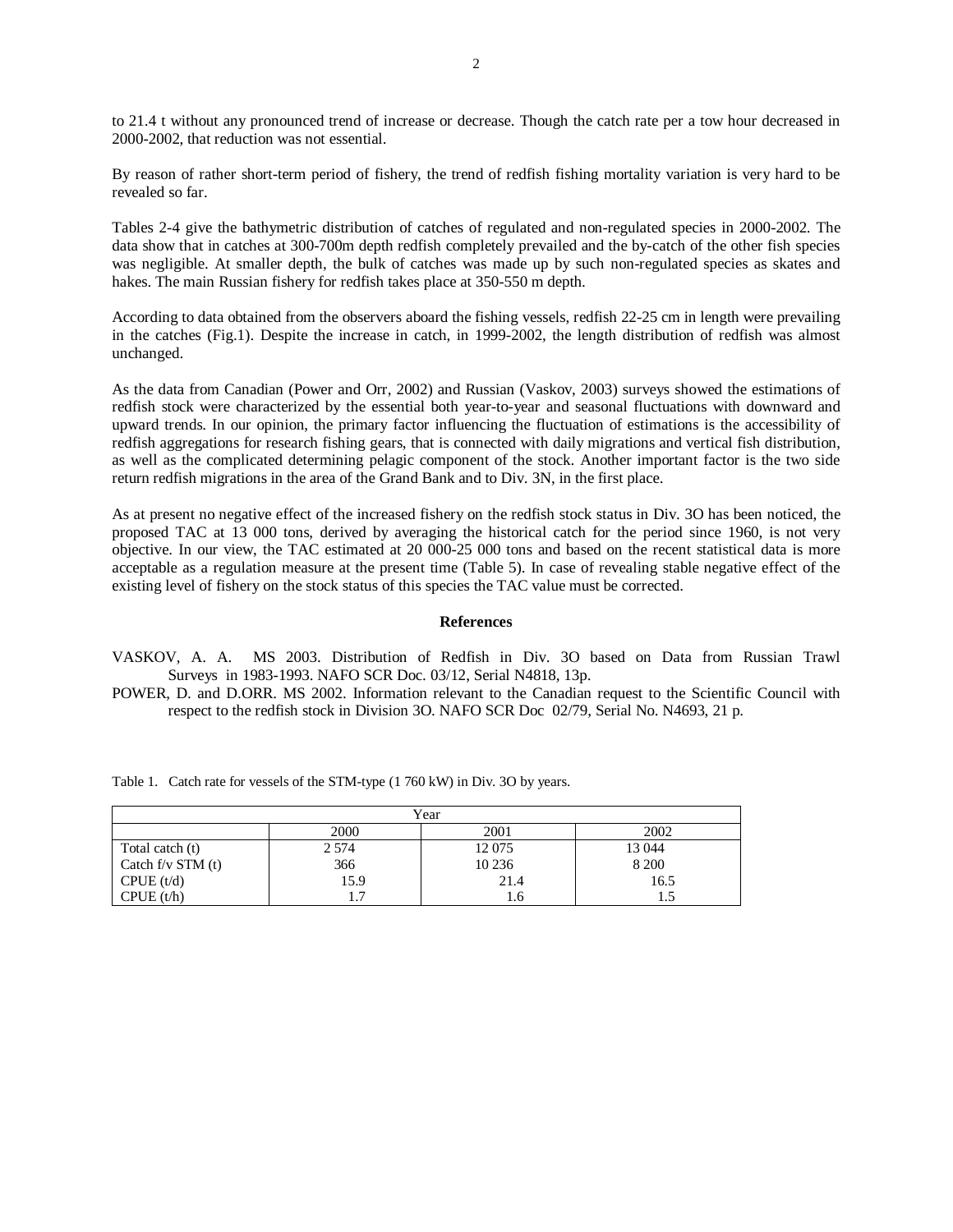| <b>Species</b> | Depth, m |        |        |        |        |        |        |        |  |  |  |  |
|----------------|----------|--------|--------|--------|--------|--------|--------|--------|--|--|--|--|
|                | 100      | 200    | 300    | 400    | 500    | 600    | 700    | Total  |  |  |  |  |
| Yellowtail     | 3.53     | 4.33   | 1.23   | 0.30   | 1.61   |        |        | 1.76   |  |  |  |  |
| Witch          | 3.33     | 2.51   | 0.94   | 0.62   | 1.68   | 0.01   |        | 1.49   |  |  |  |  |
| Redfish        | 15.50    | 30.29  | 74.66  | 91.72  | 89.95  | 96.62  | 91.54  | 68.04  |  |  |  |  |
| <b>Skate</b>   | 67.49    | 41.50  | 12.30  | 0.07   | 0.79   | 0.09   | 0.59   | 19.51  |  |  |  |  |
| $\mathrm{Cod}$ | 0.35     | 1.87   |        | 1.21   | 1.24   | 0.01   |        | 0.81   |  |  |  |  |
| Hake           | 5.92     | 15.4   | 9.23   | 0.01   |        |        |        | 4.19   |  |  |  |  |
| Grenadier      |          |        |        |        | 0.16   | 0.24   | 1.44   | 0.09   |  |  |  |  |
| Wolffish       |          |        |        |        | 0.01   | 0.03   |        | 0.01   |  |  |  |  |
| A.plaice       | 3.79     | 4.01   | 1.65   | 3.68   | 1.97   | 0.82   | 4.79   | 2.66   |  |  |  |  |
| A.halibut      |          |        |        | 0.09   | 0.06   | 0.14   |        | 0.06   |  |  |  |  |
| G.halibut      | 0.06     | 0.03   |        | 2.22   | 2.05   | 1.54   |        | 1.13   |  |  |  |  |
| Other          | 0.02     | 0.06   |        | 0.08   | 0.49   | 0.51   | 1.71   | 0.24   |  |  |  |  |
| Total          | 100.00   | 100.00 | 100.00 | 100.00 | 100.00 | 100.00 | 100.00 | 100.00 |  |  |  |  |

Table 2. Distribution of groundfish catch (%) in Div. 3O by 100-m depth range, 2000.

Table 3. Distribution of groundfish catch (%) in Div. 3O by 100-m depth range, 2001.

| Species      | Depth, m |        |        |        |        |        |        |        |        |        |        | Total  |
|--------------|----------|--------|--------|--------|--------|--------|--------|--------|--------|--------|--------|--------|
|              | 100      | 200    | 300    | 400    | 500    | 600    | 700    | 800    | 900    | 1000   | 1100   |        |
| Yellowtail   |          | 3.42   |        | $^{+}$ | 0.01   |        |        |        |        |        |        | 0.02   |
| Witch        |          | 1.10   |        | 0.08   | 0.11   | 0.35   | 1.83   | 1.22   | 2.20   |        | 1.94   | 0.14   |
| Redfish      | 90.46    | 40.68  | 96.70  | 96.87  | 97.48  | 93.82  | 27.03  | 10.12  | 47.37  |        |        | 95.53  |
| <b>Skate</b> |          | 47.10  |        | 0.16   | 0.08   | 0.72   | 8.78   | 3.90   | 3.28   | 16.10  | 18.53  | 0.40   |
| Cod          | 3.77     | 2.96   |        | 1.06   | 0.72   | 0.52   | 14.83  | 2.50   | 2.14   |        |        | 1.03   |
| Hake spp.    |          |        |        | 0.05   | 0.07   | 0.09   | 5.09   |        |        |        |        | 0.12   |
| Haddock      |          |        |        | 0.03   | 0.02   | 0.15   | 12.61  | 19.13  | 4.39   |        |        | 0.23   |
| Hake silv.   |          |        |        | 0.24   | 0.27   |        |        |        |        |        |        | 0.22   |
| Grenadier    |          |        |        | $^{+}$ | 0.01   | 0.04   | 0.62   |        | 3.13   | 30.8   |        | 0.04   |
| Wolffish     |          |        |        | 0.05   | 0.01   |        |        |        |        |        |        | 0.03   |
| A.plaice     | 1.75     | 4.52   |        | 0.46   | 0.22   | 0.39   | 3.03   | 3.55   | 2.22   |        | 3.02   | 0.40   |
| A.halibut    |          |        |        | 0.03   |        |        |        |        |        |        |        | 0.01   |
| G.halibut    | 3.53     |        | 0.04   | 0.06   | 0.18   | 3.27   | 26.08  | 59.30  | 34.74  | 53.39  | 76.29  | 0.95   |
| Other        | 0.47     | 0.21   | 3.26   | 0.9    | 0.82   | 0.64   | 0.09   | 0.29   | 0.52   |        |        | 0.88   |
| Total        | 100.00   | 100.00 | 100.00 | 100.00 | 100.00 | 100.00 | 100.00 | 100.00 | 100.00 | 100.00 | 100.00 | 100.00 |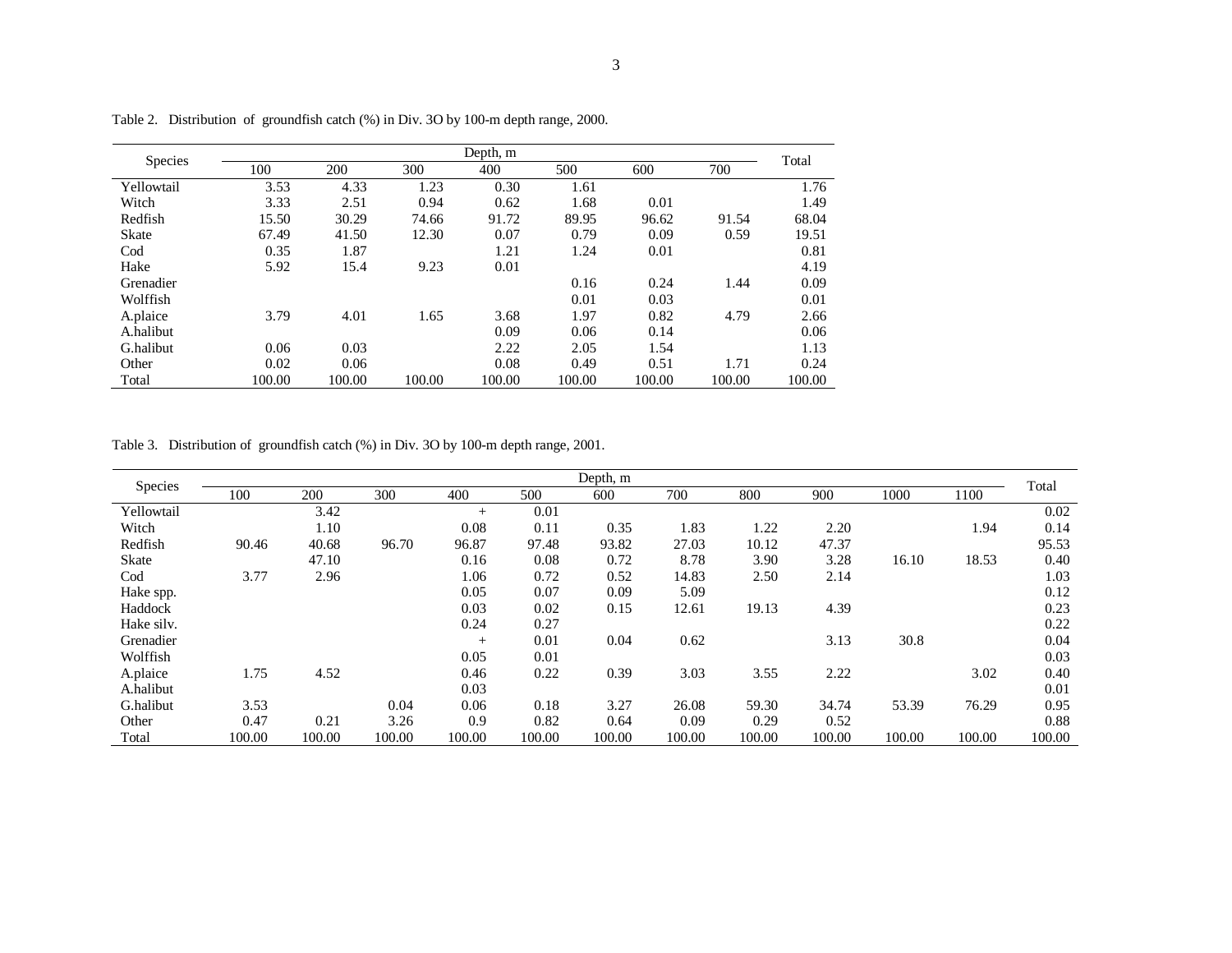| Species        | Depth, m |        |        |        |        |        |        |        |        |        |  |  |
|----------------|----------|--------|--------|--------|--------|--------|--------|--------|--------|--------|--|--|
|                | 100      | 200    | 300    | 400    | 500    | 600    | 700    | 1000   | 1200   | Total  |  |  |
| Yellowtail     | 0.48     | 0.21   | $+$    |        |        |        |        |        |        | 0.01   |  |  |
| Witch          | 1.30     | 1.81   | 1.86   | 0.29   | 0.43   | 0.40   |        | 1.90   | 4.14   | 0.58   |  |  |
| Redfish        |          | 1.07   | 43.68  | 95.24  | 95.84  | 93.60  | 99.84  | 49.56  |        | 85.03  |  |  |
| Skate          | 30.18    | 24.77  | 8.27   | 0.29   | 0.13   | 0.16   |        |        |        | 2.46   |  |  |
| $\mathrm{Cod}$ | 1.92     | 2.35   | 3.08   | 1.07   | 1.16   | 1.96   | 0.16   | 2.53   |        | 1.49   |  |  |
| Hake spp.      | 58.37    | 64.22  | 39.05  | 1.47   | 1.25   | 0.26   |        | 6.97   |        | 8.13   |  |  |
| Haddock        |          | 0.33   | 0.59   | 0.25   | 0.10   | 0.01   |        |        |        | 0.18   |  |  |
| Hake silv.     |          | 0.83   | 0.17   |        |        |        |        |        |        | 0.07   |  |  |
| Grenadier      |          | 0.06   |        |        | $^{+}$ |        |        | 6.97   |        | 0.01   |  |  |
| Wolffish       |          | 0.05   | 0.11   | 0.15   | 0.05   | 0.03   |        |        |        | 0.08   |  |  |
| A.plaice       | 7.82     | 3.42   | 3.00   | 1.17   | 0.68   | 2.19   |        | 4.31   |        | 1.46   |  |  |
| A.halibut      |          | 0.02   | 0.08   | 0.06   | 0.04   | 0.03   |        |        |        | 0.04   |  |  |
| G.halibut      |          | 0.04   |        | 0.01   | 0.07   | 0.09   |        | 27.76  | 95.86  | 0.08   |  |  |
| Angler         |          | 0.72   | 0.01   |        |        |        |        |        |        | 0.05   |  |  |
| Other          |          | 0.17   | 0.09   | $+$    | 0.25   | 1.28   |        |        |        | 0.33   |  |  |
| Total          | 100.00   | 100.00 | 100.00 | 100.00 | 100.00 | 100.00 | 100.00 | 100.00 | 100.00 | 100.00 |  |  |

Table 4. Distribution of groundfish catch (%) in Div. 3O by 100-m depth range, 2002.

Table 5**.** Nominal catches by country (tons) of redfish in Div. 3O, 1991-2001. STATLANT 21A.

| Country     |      |       |       |      |      | Year |      |       |       |       |       |
|-------------|------|-------|-------|------|------|------|------|-------|-------|-------|-------|
|             | 1991 | 1992  | 1993  | 1994 | 1995 | 1996 | 1997 | 1998  | 1999  | 2000  | 2001  |
| Canada      | 28   | 1219  | 698   | 1624 | 177  | 7255 | 2554 | 8972  | 2344  | 2206  | 4869  |
| Cuba        | 2748 | 2776  | 665   |      |      |      |      |       |       |       |       |
| France (SP) |      |       |       | 0    |      |      | 134  | 266   | 0     | 0     |       |
| Japan       | 226  | 125   | 159   |      | 264  | 417  | 285  | 355   |       |       |       |
| Portugal    | 3    | 1468  | 4794  | 2918 | 1935 | 1635 | 894  | 1875  | 5469  | 4555  | 3535  |
| Spain       |      |       |       | 26   | 22   | 338  | 1245 | 1884  | 4549  | 3838  | 2314  |
| Russia      | 4427 | 5845  | 6887  | 60   | 416  | 0    |      |       | 231   | 2233  | 11343 |
| S. Korea    | 129  | 1935  |       | 0    |      |      |      |       |       |       |       |
| Estonia     |      |       |       |      |      |      |      |       |       | 49    |       |
| Total       | 7561 | 13368 | 13220 | 4628 | 2814 | 9645 | 5112 | 13352 | 12593 | 12881 | 22061 |